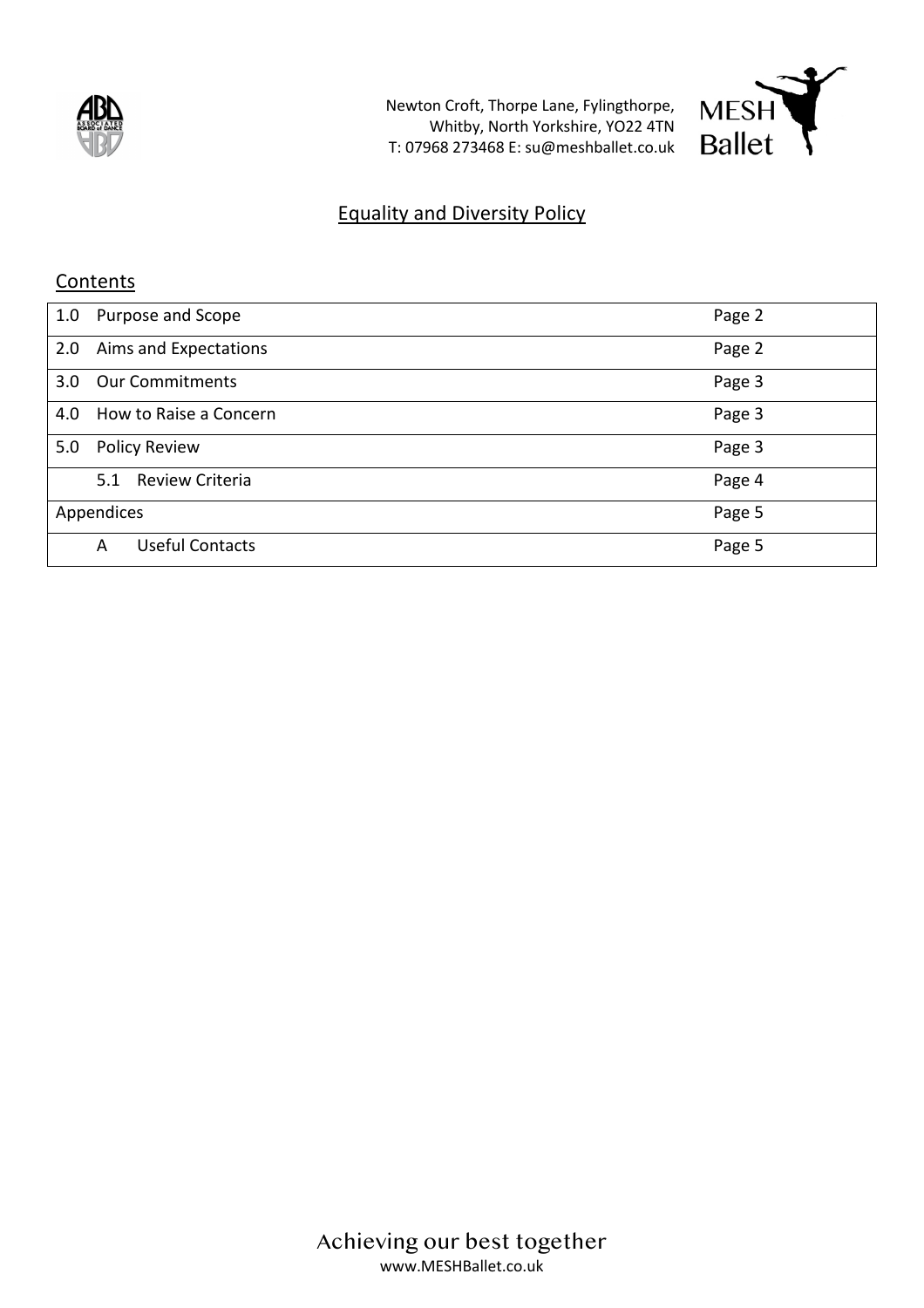## Policy and Procedure

#### 1.0 **Purpose and Scope**

# **MESH** verb

#### • Be in or bring in to harmony • To fit in, to come together

At MESH we offer a range of physical activities to children and adults. Our aim is to provide high quality services that meet the need of our customers, our community and our own family life. We want to be able to work hard in jobs that we are passionate about and inspire others to achieve their goals alongside us

Our separate MESH entities allow all our interests to come together and work in harmony with our aims for the future.

## Meet Us

We founded MESH Ballet, along with its sister MESH businesses with the intention of helping people change their lives for the better.

Dance, in all its forms, is a physical expression of joy and taking part in dance classes helps to spread this feeling across all age ranges, genders and abilities.

We believe that MESH classes allow all students to progress not only with their chosen skills but also with their physical fitness, balance and coordination as well with their interpersonal skills, teamworking and resilience.

At MESH we aim to bring people together who share a common interest. In doing this we hope to forge lifelong friendships and networks for students who can then develop their interests as they grow. Classes should be fun for all involved as well as providing high quality education and development. We are continuously working with our respective associations to further our own knowledge and understanding of our craft as well as looking for innovative ideas for teaching.

The Equality Act 2010 was introduced to ensure protection from discrimination, harassment and victimisation on the grounds of specific characteristics (referred to as protected characteristics). This means that schools cannot discriminate against pupils or treat them less favourably because of their sex (gender), race, disability, religion or belief, gender reassignment or sexual orientation. At MESH Ballet, we believe that the Equality Act provides a framework to support our commitment to valuing diversity, tackling discrimination, promoting equality and inclusion, and fostering good relationships between people. It also ensures that we continue to tackle issues of disadvantage and underachievement of different groups.

MESH Ballet is dedicated to encouraging a supportive and inclusive culture across all branches of the school. We believe it is within our best interest to promote diversity and eliminate discrimination to ensure the best possible learning environment for our students and the best possible working environment for staff and volunteers.

This policy and procedure will be adhered to by all paid staff, volunteers and student helpers and anyone else who works with or on behalf of MESH Ballet at any event.

#### 2.0 **Aims and Expectations**

Our aim is to create an inclusive school, where we focus on the wellbeing and progress of every students and where all members of our community are of equal worth. We strive to ensure that all participants within the school are given equal opportunity and that our organisation is representative of all sections of the local community. Each individual will be respected and valued and able to give their best as a result.

MESH Ballet is opposed to all forms of unlawful and unfair discrimination. This policy sets out our commitment to providing equality and fairness to all in our MESH community and to ensuring that we do not provide less favourable facilities or treatment on the grounds of difference or world view (including but not limited to age, disability, gender reassignment, marriage and civil partnership, pregnancy and maternity, race, ethnic origin, colour, nationality, national origin, religion or belief, or sex and sexual orientation).

Regardless of age or ability, all students will be given the individually tailored help and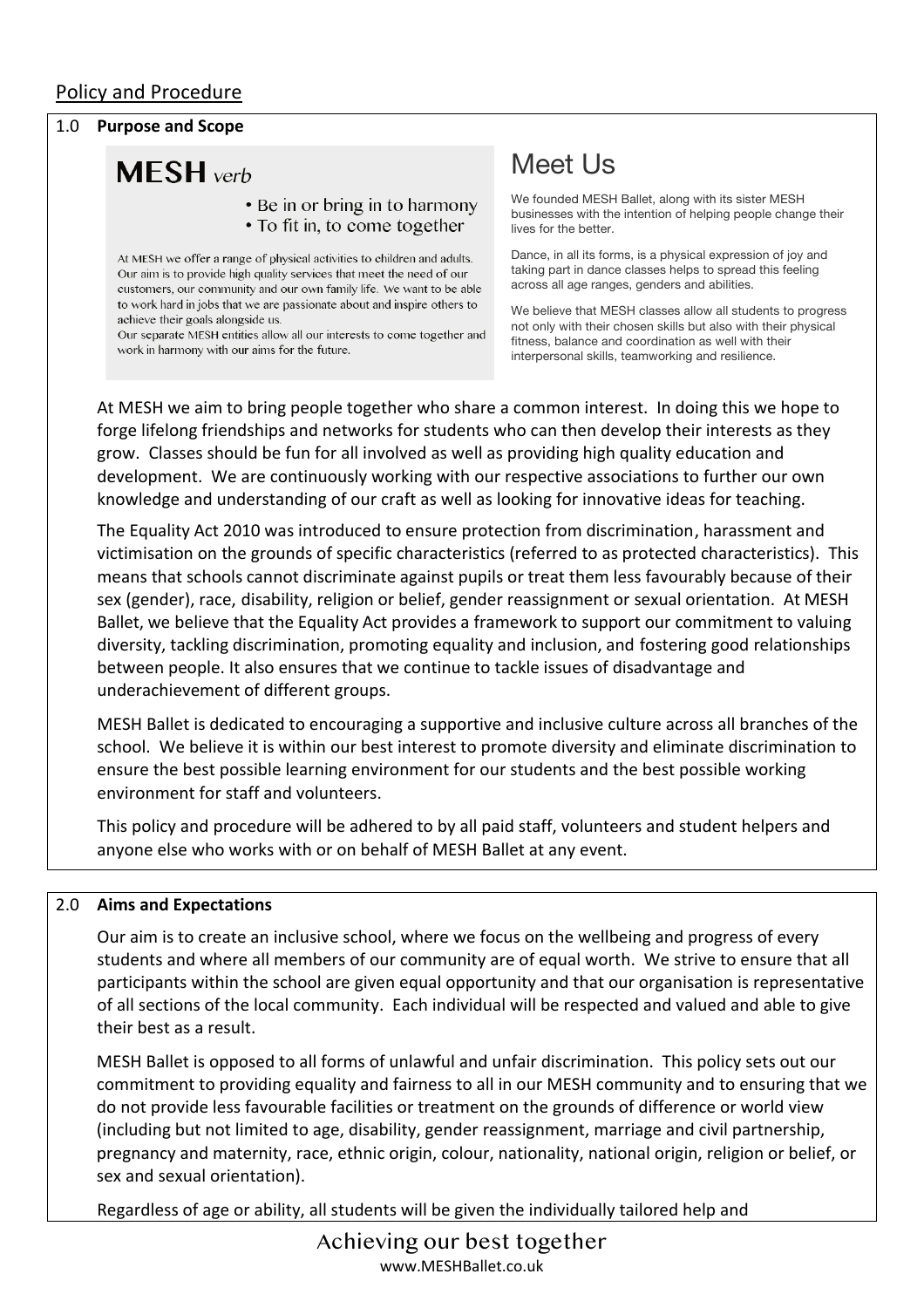encouragement to develop their full potential and utilise their unique talents as they progress through the school.

We expect our students, staff and volunteers to demonstrate respect for individuals in their diversity, for their own and other's property and for their environment at all times.

## 3.0 **Our Commitments**

- We will create an environment in which individual differences and capabilities are understood and valued.
- We will create a learning and working environment that promotes dignity and mutual respect.
- We will not tolerate any form of intimidation, bullying, or harassment, and will appropriately challenge those who engage in such behaviours.
- We will create opportunities for individuals to share and value each other's ideas and contributions.
- We will create opportunities for students to experience and study a range of forms of dance from other cultures and countries around the world.
- We will ensure that all students have the support and opportunities to progress through the school, confident that internal and external tests are appropriate at every stage.
- We will create fair and inclusive opportunities for students to take part in additional, wider curriculum/enrichment activities such as performances, demonstrations, competitions if they wish to do so, although no student will be compelled to do so.
- No child will be prevented from making appropriate progress on the grounds of financial hardship.
- We will ensure that our staff and key volunteers are appropriately trained to understand our values, ethos and commitments to inclusivity.
- We will make our commitments and expectations clear to all students, parents, volunteers and other stakeholders.
- We will encourage anyone who feels they have been subject to discrimination to raise their concerns so we can apply corrective measures.
- We will regularly review all our practices and procedures so that fairness is maintained at all times
- We will challenge external bodies where we feel that our students may be treated unfairly as a result of institutional prejudice, discrimination or unconscious bias.
- We will ensure that our commitment to equalities is reflected in our planning, systems and communications.

## 4.0 **How to Raise a Concern**

- Anyone feeling that they have been subjected to unfair treatment or discriminatory practices should raise their concerns with the Principal of the School or, if that is not possible, with the Welfare Officer.
- Anyone observing unfair treatment or discriminatory practices within the School should also raise their concerns with the Principal of the School, or if that is not possible, with the Welfare Officer.
- Concerns raised will be treated confidentially and seriously.
- Concerns may be raised directly with the Principal before or after classes or by phone or email

## 5.0 **Policy Review**

Our policy will be monitored and reviewed annually to ensure that equality and fairness are continually promoted throughout the school, that diversity is championed, and that difference is no barrier.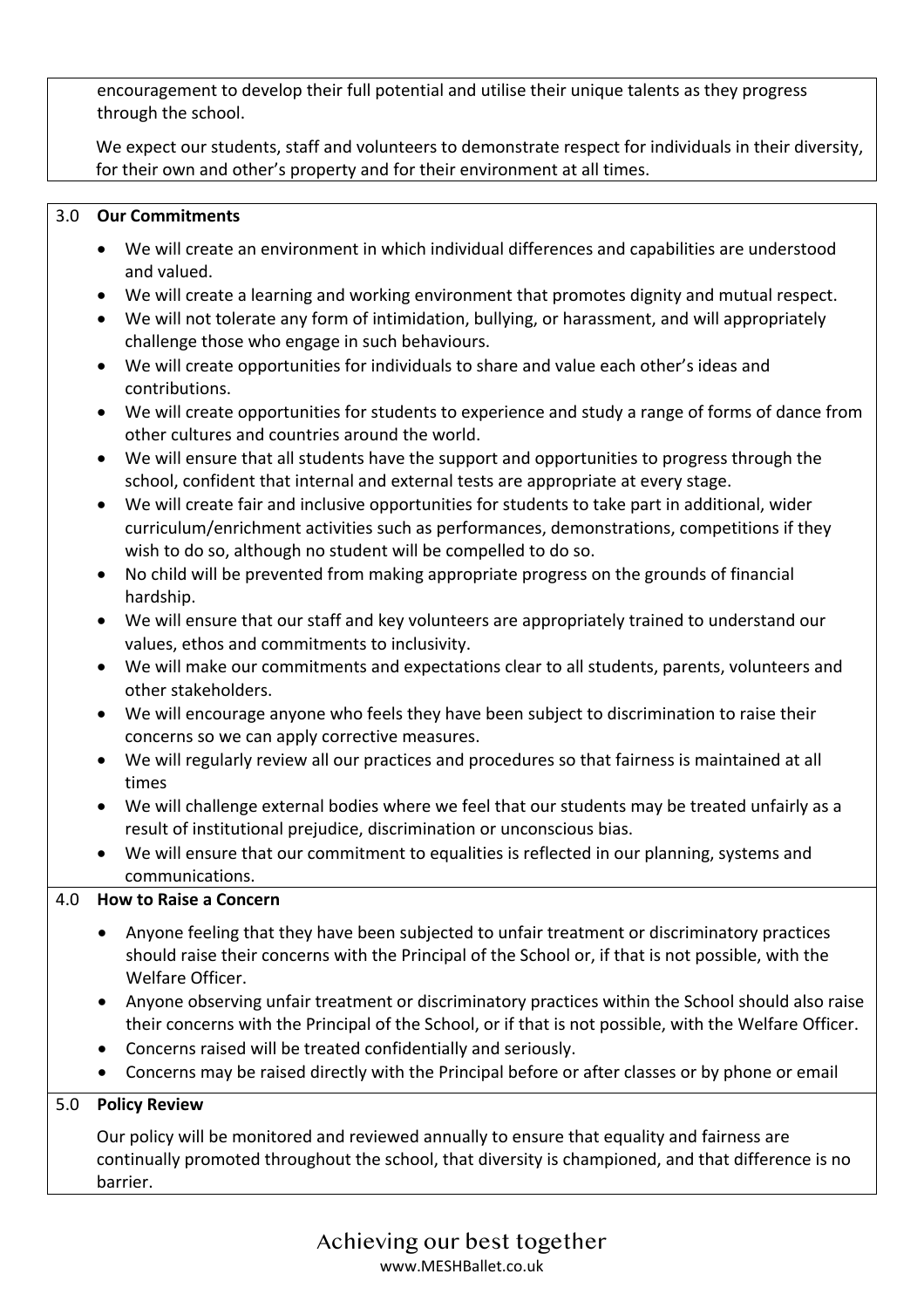#### 5.1 **Criteria for Review**

- Participation rates against community profiling data
- Student progress against profiling data
- Review of the curriculum and content
- Review of incidents / concerns raised

Achieving our best together www.MESHBallet.co.uk